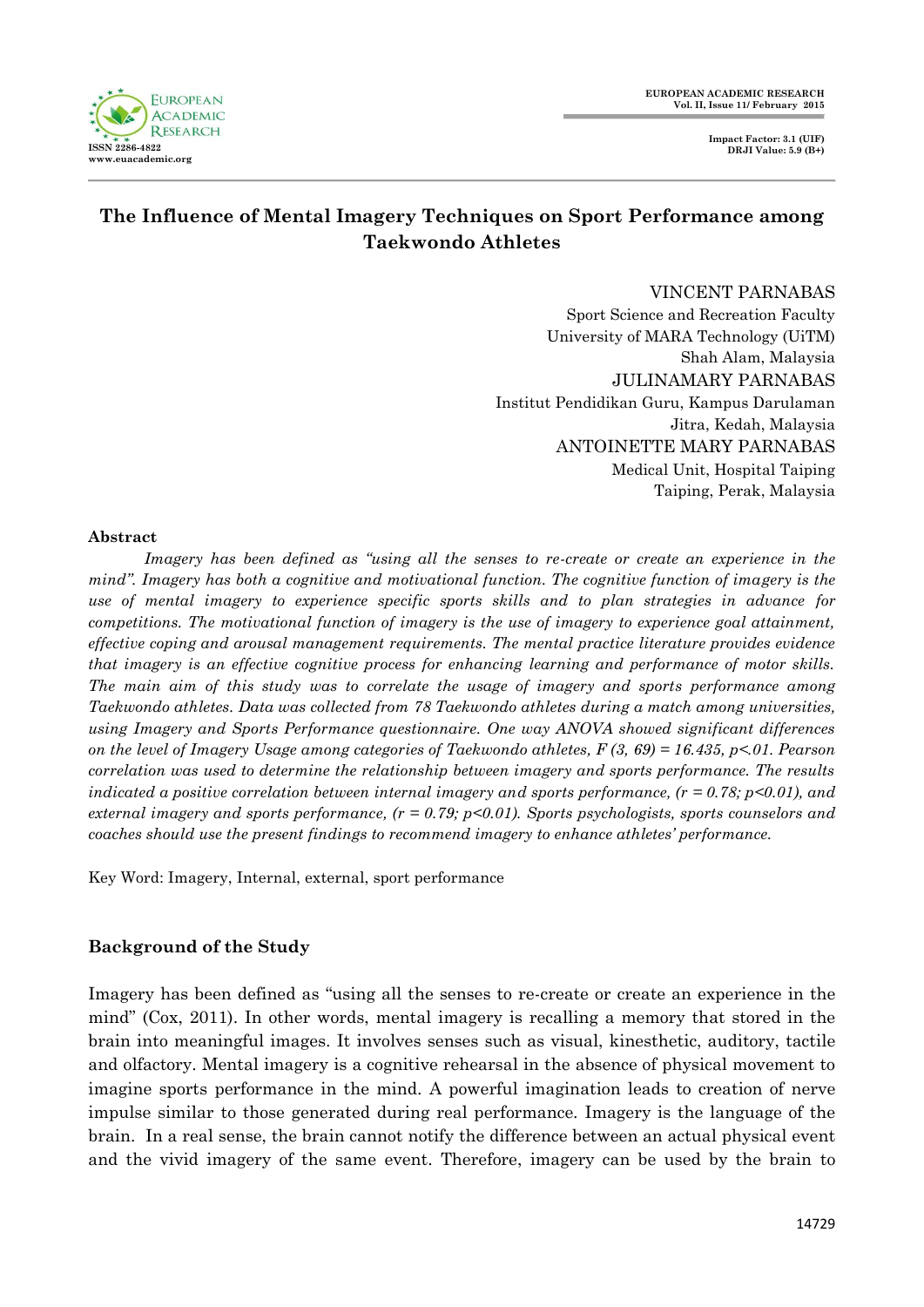provide powerful repetition, elaboration, intensification and preservation of important athletic sequences and skills (Cox, 2011; Ampofo-Boateng, 2009).

The application of mental practice was used for long time and the effectiveness of this technique was proven to enhance athletes' performance besides reducing their anxiety (Mousavi & Meshkini, 2011). Many researches had proved that imagery has a great tendency to improve performance, reduce anxiety, enhance concentration and self-confidence (Cox, 2011; Doussoulin & Rehbein, 2011; Mousavi & Meshkini, 2011; Ampofo-Boateng, 2009). Imagery is the most common technique used in improving the performance of athletes in competitive situations.

Mental Imagery can be divided into two types namely, internal imagery and external imagery (Ampofo-Boateng, 2009). Internal imagery means the athletes visualize themselves as doing the task while, external imagery means the athletes visualize themselves from a third-person's perspectives. In other words, the situation of visualizing the tournaments in your mind, can be called as internal imagery. While external imagery is when the athletes watch the other opponent in the match or they use video clips to see the tournaments. According to Ranganathan, Siemionow, Liu, Sahgal and Yue (2004), external imagery produces little physiological responses as internal imagery does and, thus, it is not effective in enhancing muscle forces. Therefore, it is important to conduct a research to determine the effect of internal and external imagery on sports performance.

An important finding associated with mental practice is that advanced performers benefit from mental practice to a much greater extent than beginners (Cox, 2011). High skilled athletes use imagery techniques more frequently than low skilled athletes. Therefore, high skilled athletes perform better in sports than low skilled athletes. However, not much research had done to prove it. Among novice athletes, they rarely used mental imagery techniques and it is more affected in professional player's performances.

Psycho neuromuscular theory posits that imagery results in subliminal neuromuscular patterns are identical to the patterns used during the actual movement. Even though the imagined event does not result in an overt movement of the musculature, but the subliminal efferent commands are sent from the brain to the muscles. Hence, the neuromuscular system is given the opportunity to "practice" a movement pattern without really moving the muscles.

# **Objective**

The aim of this research is to identify the usage of imagery among Taekwondo athletes. In other words, the rationale for this study is designed to determine the usage of imagery among Taekwondo athletes from different ranking namely national, state, district and university in their sports performance. In addition, this research also aims to identify the effects of different types of mental imageries such as the internal imageries and external imageries on Taekwondo athletes' performance. This would lead in identifying the best types of mental practices that is very effective in improving the athletes' performances.

### **Methods**

The players in this study were trained to play for inter-varsity Taekwondo matches. The instrument used for this study comprised of a 25-item Imagery Questionnaire and Sport Performance Scale (SPS). The sample consisted of 78 Taekwondo athletes, including the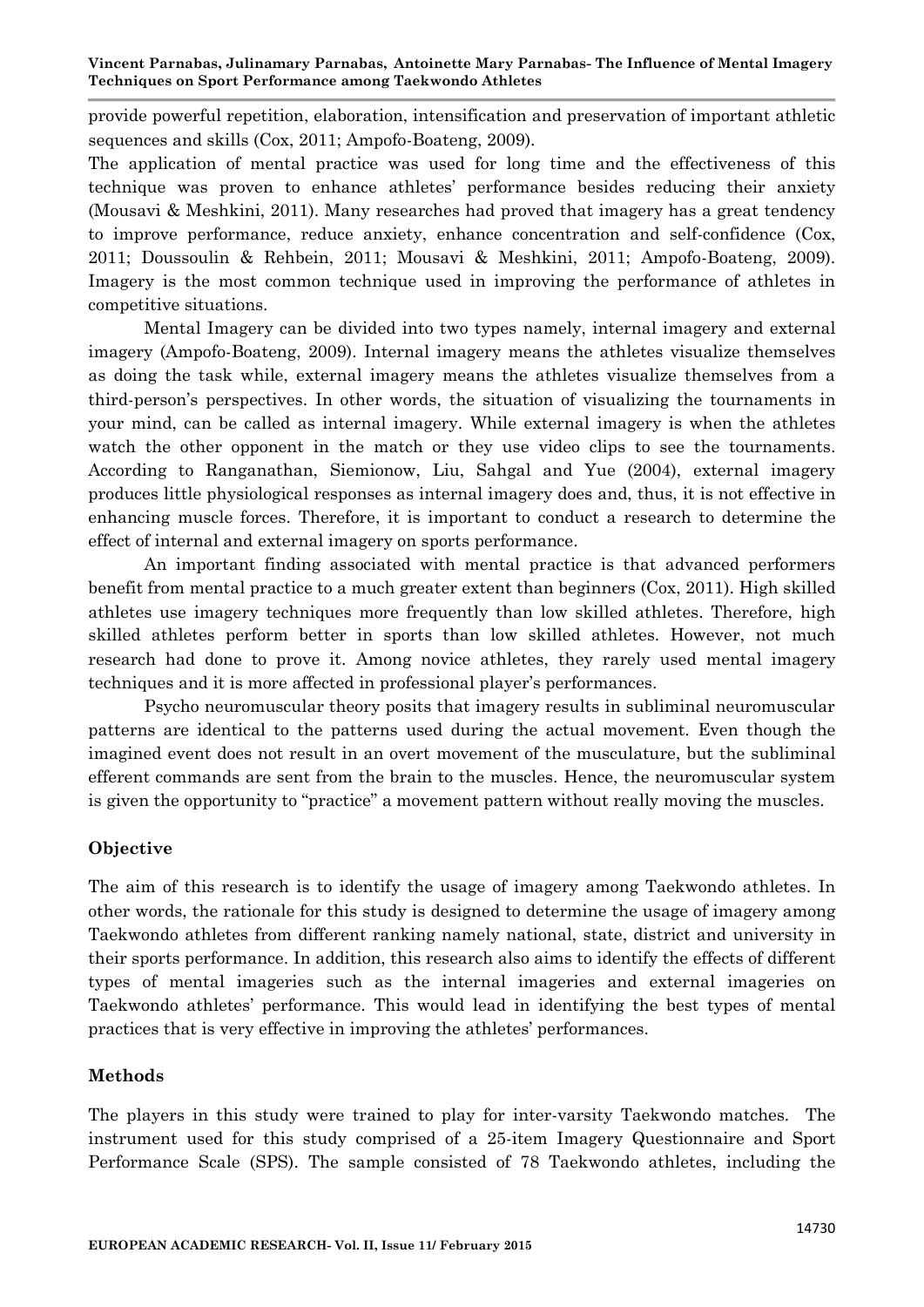national athletes  $(N=22)$ , state athletes  $(N=23)$ , district athletes  $(N=18)$  and university athletes  $(N=15)$ .

### **Result and Discussion**

# **Respondents' Profile**

The respondents' profile described their ranking, ethnic and age. Table 1 shows the overall results of the respondents' profile for 78 Taekwondo athletes. The overall mean age for these respondents was 22.70 years old. The age of male respondents varied from 18 to 27 years, where the mean age was 23.47 years old. The age of female players ranged from the minimum of 18 to the maximum of 25 years old. The mean age for female respondents was 22.26 years old.

The variable "rank which is gathered through this study is categorized into four levels namely, national, state, district and university. The result showed that 22 respondents had participated at national, whilst 23 respondents participate at state, 18 had participated at district and 15 respondents participated at the university level. Majority of the respondents, were undergraduates for Degree (n=56) and Diploma (n=22) programmes.

| <b>Variables</b>           | Frequency | Percentage | Mean  | <b>SD</b> |
|----------------------------|-----------|------------|-------|-----------|
| Athletes according to rank |           |            |       |           |
| National                   | 22        | 28.20      |       |           |
| State                      | 23        | 29.49      |       |           |
| District                   | 18        | 23.08      |       |           |
| University                 | 15        | 19.23      |       |           |
| Programme                  |           |            |       |           |
| Diploma                    | 22        | 28.21      |       |           |
| Degree                     | 56        | 71.79      |       |           |
| Age                        |           |            |       |           |
| Male                       |           |            | 23.47 | 2.45      |
| Female                     |           |            | 22.26 | 2.00      |
| Overall                    |           |            | 22.70 | 1.89      |

### **Table 1: Respondents' Profile (n=78)**

### **Cronbach Reliability Coefficients**

In this study, Cronbach alpha coefficients were found relatively high, ranging from .84 to .85 (Table 2).

### **Table 2: Cronbach Reliability Coefficients**

| Questionnaire                     | Cronbach's Alpha (n=78) |
|-----------------------------------|-------------------------|
| Imageries (Internal and External) | .8427                   |
| Sports Performance                | .8549                   |

### **Imagery Items**

Imagery item were evaluated. Internal Imagery has the highest mean  $(\bar{x} = 22.4401)$  compared to External Imagery ( $\bar{x}$  = 21.4024).

### **Table 3: Imagery Items among Taekwondo athletes**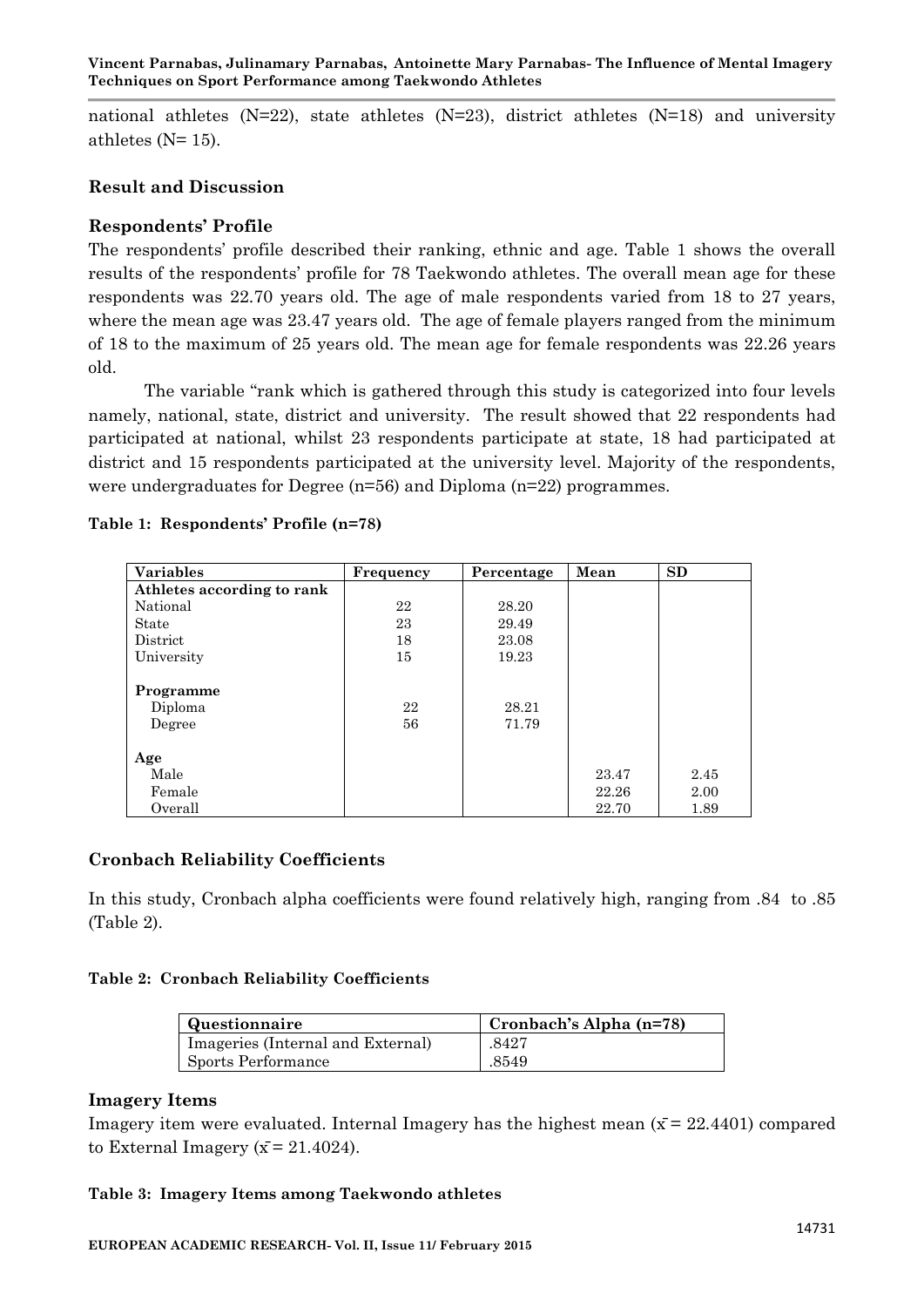**Vincent Parnabas, Julinamary Parnabas, Antoinette Mary Parnabas- The Influence of Mental Imagery Techniques on Sport Performance among Taekwondo Athletes**

| <b>Imagery Items</b>    | Mean    |
|-------------------------|---------|
| Internal Imagery        | 22.4401 |
| <b>External Imagery</b> | 21.4024 |

#### **4.4 Level of Imagery Usage among Taekwondo athletes from different rank**

One way ANOVA showed significant differences on the level of Imagery Usage among Taekwondo athletes, F  $(3, 78) = 16.435$ , p<.01. (Table 4).

#### **Tabel 4 : Level of Imagery Usage among Taekwondo Athletes from different rank**

| <b>Atheletes</b> | <b>Imagery Usage</b> |           |  |  |  |
|------------------|----------------------|-----------|--|--|--|
| According        | Mean                 | Value-F   |  |  |  |
| to Rank          |                      |           |  |  |  |
| National         | 21.7024              |           |  |  |  |
| State            | 19.8142              | $16.435*$ |  |  |  |
| District         | 17.4420              |           |  |  |  |
| University       | 13.8101              |           |  |  |  |
| k.<br>< 0.01     |                      |           |  |  |  |

**Table 5: Pos Hoc Tukey: Level of Imagery Usage among Taekwondo Athletes from different rank**

| Atheletes    | National | <b>State</b> | District    | University  | N  |
|--------------|----------|--------------|-------------|-------------|----|
| According    |          |              |             |             |    |
| to Rank      |          |              |             |             |    |
| National     |          | $*(1.1249)$  | $*(1.5142)$ | $*(2.3390)$ | 22 |
| State        |          |              | $*(1.4321)$ | $*(1.9122)$ | 23 |
| District     |          |              |             | $*(1.9541)$ | 18 |
| University   |          |              |             |             | 15 |
| $*_{p<0.05}$ |          |              |             |             |    |

The result showed that Taekwondo athletes represented university exhibited lower level of imagery usage than athletes from district, whereas national and state athletes showed the highest levels of imagery usage.

So far, no research done in Malaysia, involving Taekwondo athletes from these four rank. Therefore, this research fails to compare with previous researches completed. However, there are a few research showed that elite athletes uses more imagery techniques. Research of Orlick and Partington (1988) indicated that 99% elite athletes of Canada Olympics used imagery techniques.

### **Sports Performance of Taekwondo athletes from 4 different ranking**

One way ANOVA showed significant differences on the rank of sports performance among Taekwondo athletes, F  $(3, 78) = 14.003$ , p<.01. (Table 6).

#### **Tabel 6 : Level of Sport Performance among Taekwondo athletes from different rank**

| <b>Atheletes</b> | <b>Sport Performance</b> |                |  |  |  |  |
|------------------|--------------------------|----------------|--|--|--|--|
| According        | Mean                     | <b>Value-F</b> |  |  |  |  |
| to Rank          |                          |                |  |  |  |  |
| National         | 18.7892                  |                |  |  |  |  |
| State            | 16.1182                  | 14.003*        |  |  |  |  |
| District         | 14.1256                  |                |  |  |  |  |
| University       | 11.2109                  |                |  |  |  |  |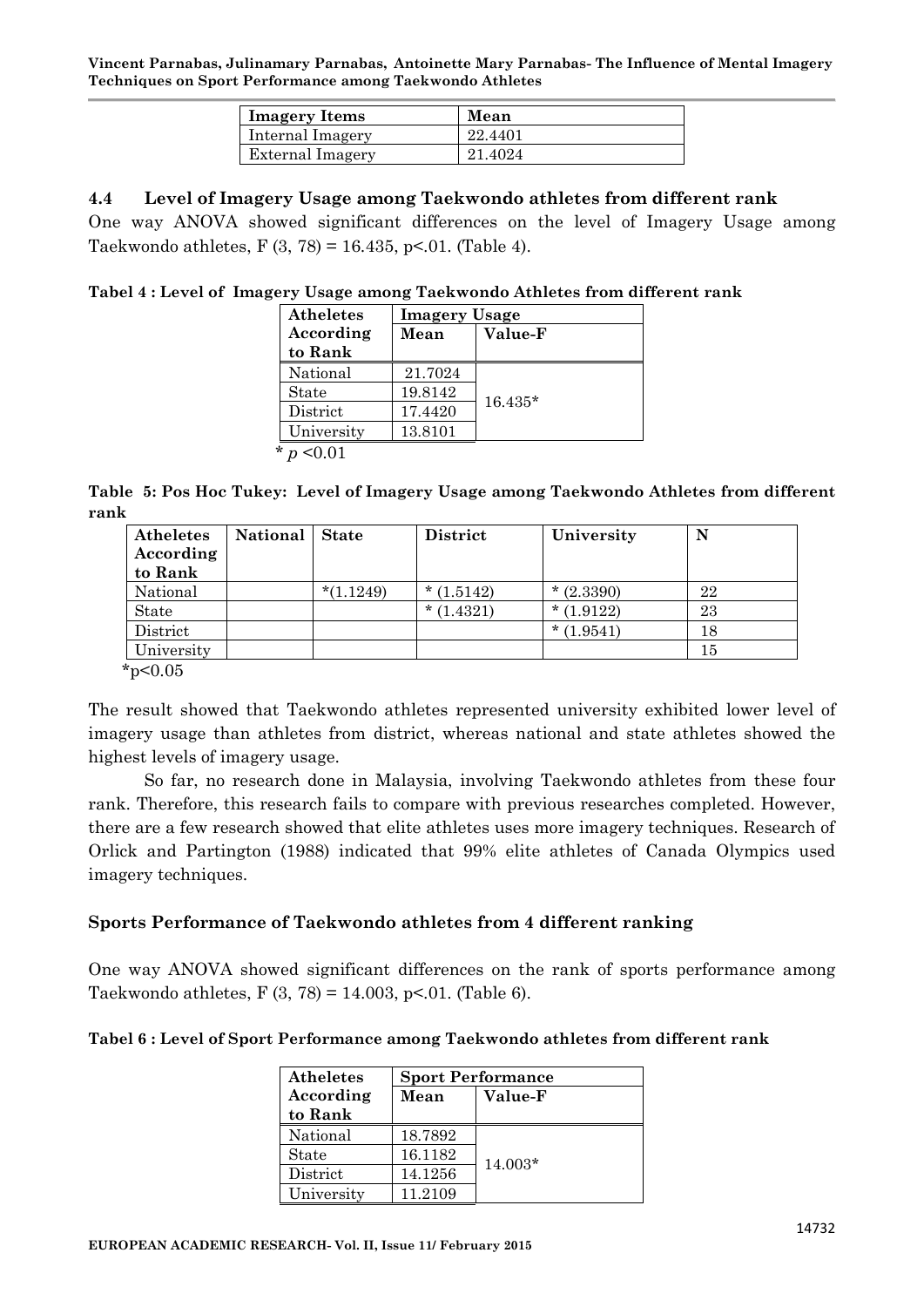# $*$   $p < 0.01$

| Atheletes<br>According<br>The<br>to<br>Rank | National | <b>State</b> | District    | University  | N  |
|---------------------------------------------|----------|--------------|-------------|-------------|----|
| National                                    |          | $*(1.2201)$  | $*(1.3188)$ | $*(1.7104)$ | 22 |
| State                                       |          |              | $*(1.4521)$ | $*(1.7891)$ | 23 |
| District                                    |          |              |             | $*(1.4369)$ | 18 |
| University                                  |          |              |             |             | 15 |

**Table 7: Pos Hoc Tukey: Level of Self Performance among different ranking of Taekwondo athletes**

\*p<0.05

The result showed that Taekwondo athletes from the district rank exhibited lower level of sport performance compared to athletes from the state and university rank, whereas national athletes showed the highest levels of sport performance.

Athletes ranking is one of the most important variables that either facilitate or dampen the performance of the athletes. National and state Taekwondo athletes exhibited higher level of performance with a lot of experience and success in sport, and high level of imagery usage, therefore it is not amazing that they scored the highest for their sport performance.

# **The types of Imagery and Sport Performance**

The correlation coefficient of 0.78 was noted between the usage of Internal Imagery and sport performance in the evaluation of 78 Taekwondo athletes, which is significant  $(P < .01)$ . Besides that, positive coefficient of 0.79 was also noted between the usage of External Imagery and sport performance

In other words, the positive relationship existing between these variables is statistically significant (Table 5). Positive correlation indicates that both variables increase or decrease together.

|                    |  |  |  |  | Table 8: The Relationship between Types of Imagery and Sport Performance among |  |
|--------------------|--|--|--|--|--------------------------------------------------------------------------------|--|
| Taekwondo athletes |  |  |  |  |                                                                                |  |
|                    |  |  |  |  |                                                                                |  |

| <b>Types of Imageries</b> | <b>Sports Performance</b> |
|---------------------------|---------------------------|
|                           | $0.78**$                  |
| Internal Imagery          | (0.000)                   |
| <b>External Imagery</b>   | $0.79**$                  |
|                           | (0.000)                   |
| * * p<.01                 |                           |

The result showed that Internal and External Imagery improves sport performance. The research finding completed by Driskell, Carloyn and Moran (1994) supports the use of mental imagery to enhance the sport performance. The result showed that there were significant effects of the mental imagery on sport's performance. Research of Suedfeld and Bruno (1990) and, Lohr and Scogin (1998) showed that the imagery techniques tend to reduce the level of anxiety and this helps to enhance their performances.